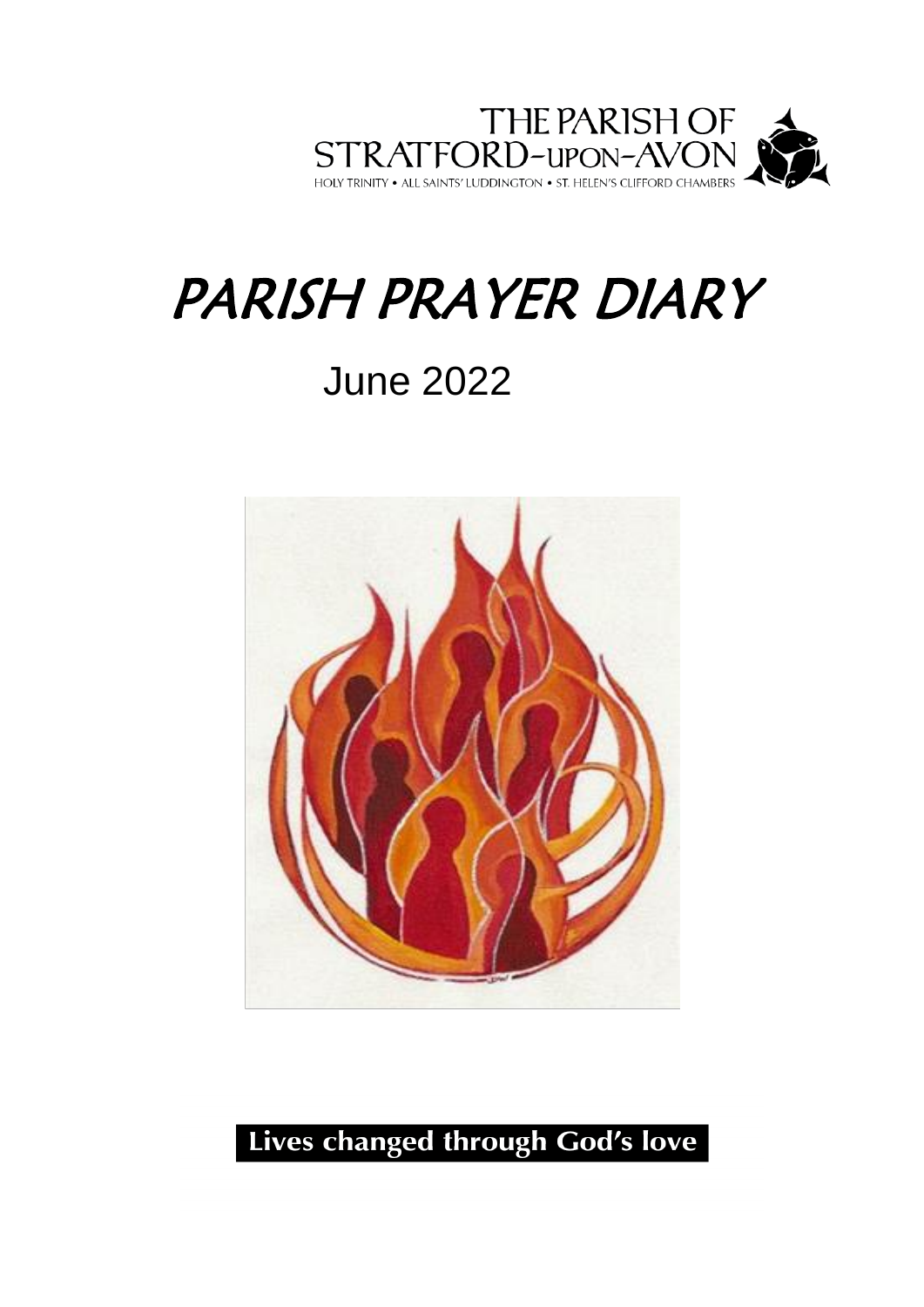## **"The Helper, the Holy Spirit, whom the Father will send in my name, will teach you everything and make you remember all that I have told you." John 14v26**

The Parish Prayer Diary is for you to use in your prayer times. It is also used in the daily cycle of prayer in Holy Trinity Church. For every day there is a street in the parish, a person on the Electoral Roll plus another person or item from parish life.

| Wed<br>1                       | <b>Vincent Avenue</b><br>The Women's Refuge                                                       | Dena Lee                            |
|--------------------------------|---------------------------------------------------------------------------------------------------|-------------------------------------|
| <b>Thurs</b><br>$\overline{2}$ | <b>Welcombe Court</b><br><b>Stratford Platinum Jubilee Festival</b>                               | Sheila Lindsay                      |
| Fri<br>3                       | <b>Vincent Court</b><br><b>Stratford BID</b>                                                      | <b>Ruby Llewellyn</b>               |
| Sat<br>$\overline{4}$          | Gina Lodge<br><b>Clopton Road</b><br>5 Year Plans for each church in the parish                   |                                     |
| Sun<br>5                       | Pentecost<br><b>Platinum Jubilee Service</b>                                                      | <b>Jubilee Street Party Lunches</b> |
| Mon<br>6                       | <b>Kennett Close</b><br><b>National Volunteer Week</b>                                            | Harry Lomax                         |
| <b>Tues</b><br>$\overline{7}$  | <b>Clopton Mews</b><br><b>Stephen Loquens</b><br>Those who clean and polish in the three churches |                                     |
| Wed<br>8                       | <b>Clopton Close</b><br><b>The Chamford Society</b>                                               | <b>Mark Lorenz</b>                  |
| Thurs<br>9                     | <b>Verney Drive</b><br>Those who care for St Helen's Church building                              | Jo Lytton                           |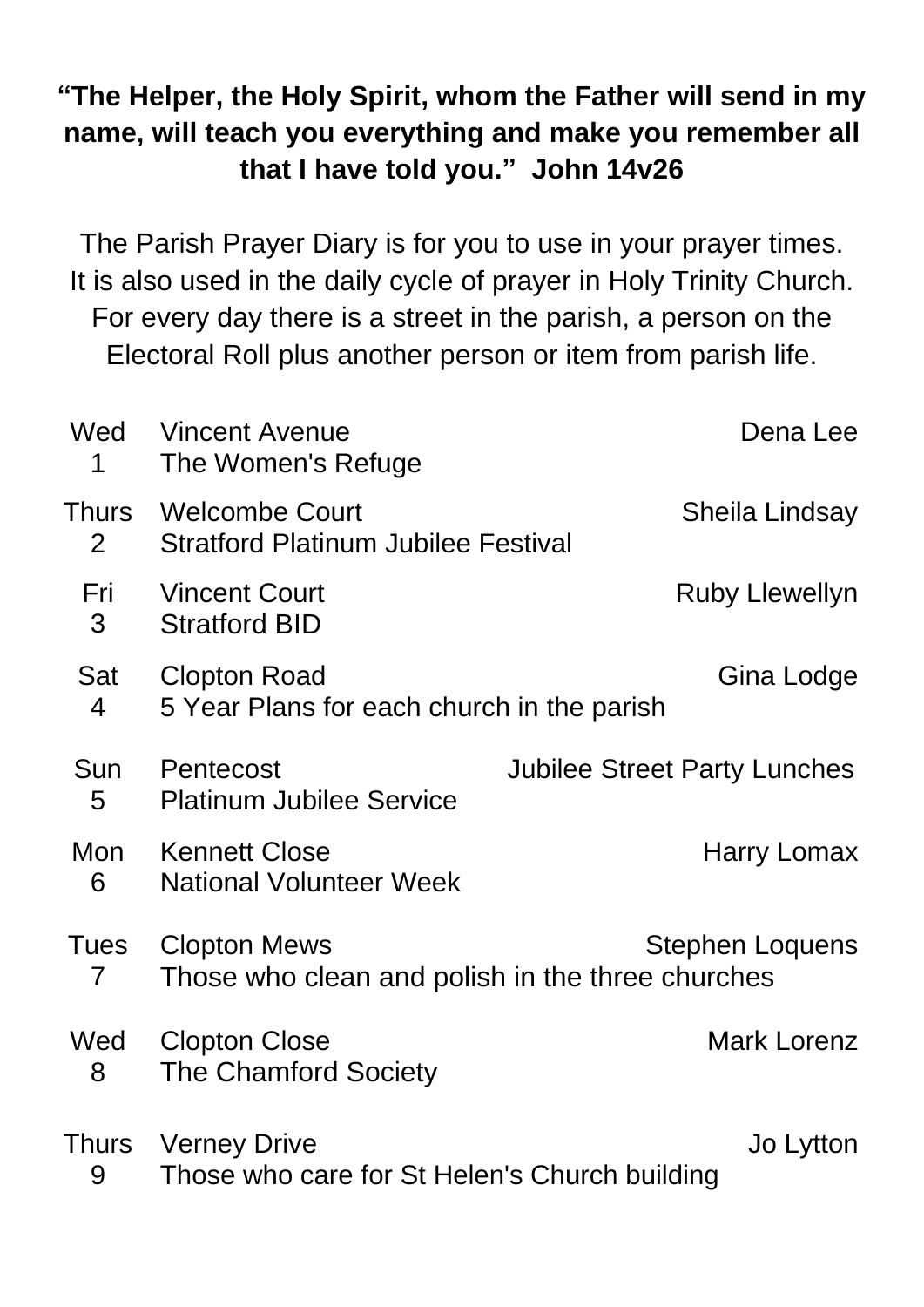| Fri<br>10              | Lindsay Macdonald<br><b>Sycamore Close</b><br>Those who care for Holy Trinity Church building                               |                       |  |
|------------------------|-----------------------------------------------------------------------------------------------------------------------------|-----------------------|--|
| Sat<br>11              | <b>Flower Road</b><br><b>PCC Away Day</b>                                                                                   | Sandra Macdonald      |  |
| Sun<br>12 <sub>2</sub> | <b>Trinity Sunday: Patronal Festival</b><br>Commissioning of PCC and Churchwardens                                          |                       |  |
| Mon<br>13              | Fiona Main<br><b>Gilbert Close</b><br>Playgroups, nursery schools and toddler groups                                        |                       |  |
| Tues<br>14             | <b>Sadler Close</b><br><b>Diocesan Ordination Candidates' Fund</b>                                                          | Dorothy Manson        |  |
| Wed<br>15 <sub>1</sub> | David Manson<br><b>Burbage Avenue</b><br>Teresa Kristunas, Hon Tr, All Saints' & St Helen's,<br><b>Deanery Synod Member</b> |                       |  |
| Thurs<br>16            | <b>Rowan Close</b><br>Sam Bridges, PCC member                                                                               | <b>Andrew Martin</b>  |  |
| Fri<br>17              | <b>Verney Gardens</b><br><b>Faith in Fosse</b>                                                                              | Marie McDougall       |  |
| Sat<br>18              | <b>Justins Avenue</b><br>Sam Jupe, PCC member                                                                               | <b>Colin McDowall</b> |  |
| Sun<br>19              | <b>Prayer Ministry Team</b><br>Thomas Powell, Curate who will be joining the team                                           |                       |  |
| Mon<br>20              | <b>Maple Grove</b><br>Refugee Week                                                                                          | <b>Jill McDowall</b>  |  |
| <b>Tues</b><br>21      | Hodgson Road<br><b>Coventry Diocesan Synod</b>                                                                              | <b>Ann McNeill</b>    |  |